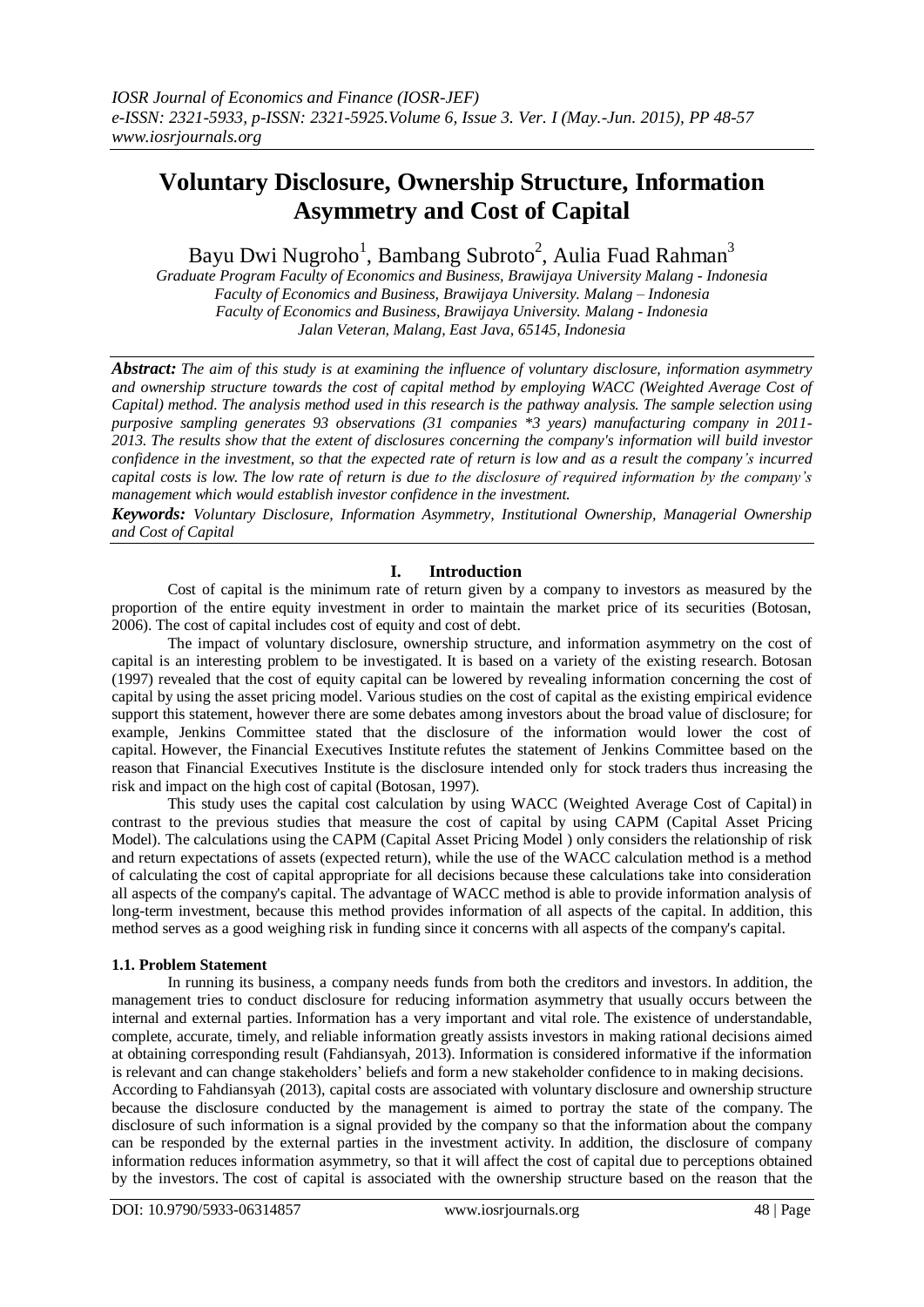presence of company proprietary information will increase investor confidence in making investment decisions. Company ownership information will boost the confidence of investors or creditors of the company, due to external parties gain insight about the owner of the company. In addition, information regarding the ownership structure can determine the perception of investors on their investment. Thus, it will be able to detect the risk of investment. Various existing studies dealing with company information would at least explain the situation and prospect of the company as well as its risks. Investor confidence on their investment will lower the rate of return and subsequently lower the capital costs incurred by the company.

The concept of capital costs in manufacturing companies is very important since it can demonstrate the minimum level of investment income earned from the investment. Based on the previous description, research on capital cost is feasible to be conducted (Fahdiansyah, 2013). Issues raised in the studies of capital costs are associated with the risk of investment concerning the disclosures carried out by the company. The research findings on capital costs will provide evidence on regarding the risk and effect of the information disclosed by the company on the behaviour and decision of investors in making investment. If the investment is not able to generate investment income at a minimum of costs incurred, then the capital loan does not need to be implemented (Fahdiansyah, 2013).

Research on cost of capital in manufacturing enterprises is selected as the population of this study since the information provided by the manufacturing company is very complete. The report prepared by manufacturing company is categorized as complete, especially for the data related to financial statements analyzed in this research. The next reason is the notion stating that manufacturing company share is more appealing for the investors. In addition, manufacturing companies have a higher investment risk compared with other public companies. Manufacturing companies, as one of the companies that will face the globalization era and free competition, are required to be more effective in making company disclosures needed by the users of financial statements (Mutia, 2013).

This study develops the research conducted by Botosan (1997), Lahaya (2013), and Fahdiansyah (2013). The development is on the method of calculating the cost of capital by using WACC (Weighted Average Cost of Capital). The advantage of WACC method is able to provide information analysis of long-term investment, because this method provides information of all aspects of the capital. In addition, this method serves as a good weighing risk in funding since it concerns with all aspects of the company's capital. This study refers to Fahdiansyah (2013) which studies capital cost by employing WACC method and analyzing capital cost of company's overall capital structure derived from the average cost of debt, preferred stock, common stock and retained earnings.

## **1.2. Research Motifs**

This study is developed from the previous studies conducted by Botosan (1997), Fahdiansyah (2013), and Lahaya (2013).The motive of this study due to the fact that the previous employed CAPM (Capital Asset Pricing Model) which merely considers relationship between asset risk and expected return while the WACC calculation is a calculation of the exact cost of capital for all decisions. WACC method is an excellent method to inform the analysis of long-term investments because this method provides information of all aspects of the capital. In addition, this method serves as a good weighing risk in funding since it involves all aspects of the company's capital.

## **1.3. Research Contributions**

This study provides some contributions to the theory, practical perspectives, and policy. The findings of this study provide additional contributions and empirical evidence on the application of the signalling theory through the cost of capital. Basically the signalling theory appears to provide information to interested parties on the investment decisions of investors. The interest alignment is performed by applying the voluntary disclosure, ownership structure and information asymmetry in accordance with its function for reducing capital costs incurred by the company due to the belief held by investors.

## **2.1. Signalling Theory**

# **II. Literature Review**

Signalling theory explains that the company must disclose information about the company, due to the impact resulted from the very extensive disclosure. The information disclosed by the management is very helpful in the investment policy as investors will understand all the existing risks. Policy on information disclosure regarding the company's financial statements to investors is a good policy for the sake of both parties in the investment. Information disclosed by the company will provide an added value to the company showing that the company is better than the other competitors. Signalling theory explains that the information disclosed is a signal given by the internal parties to be responded by the external parties as the users of financial statements. Spence (1973) revealed that the information has value and within a transaction the parties involved have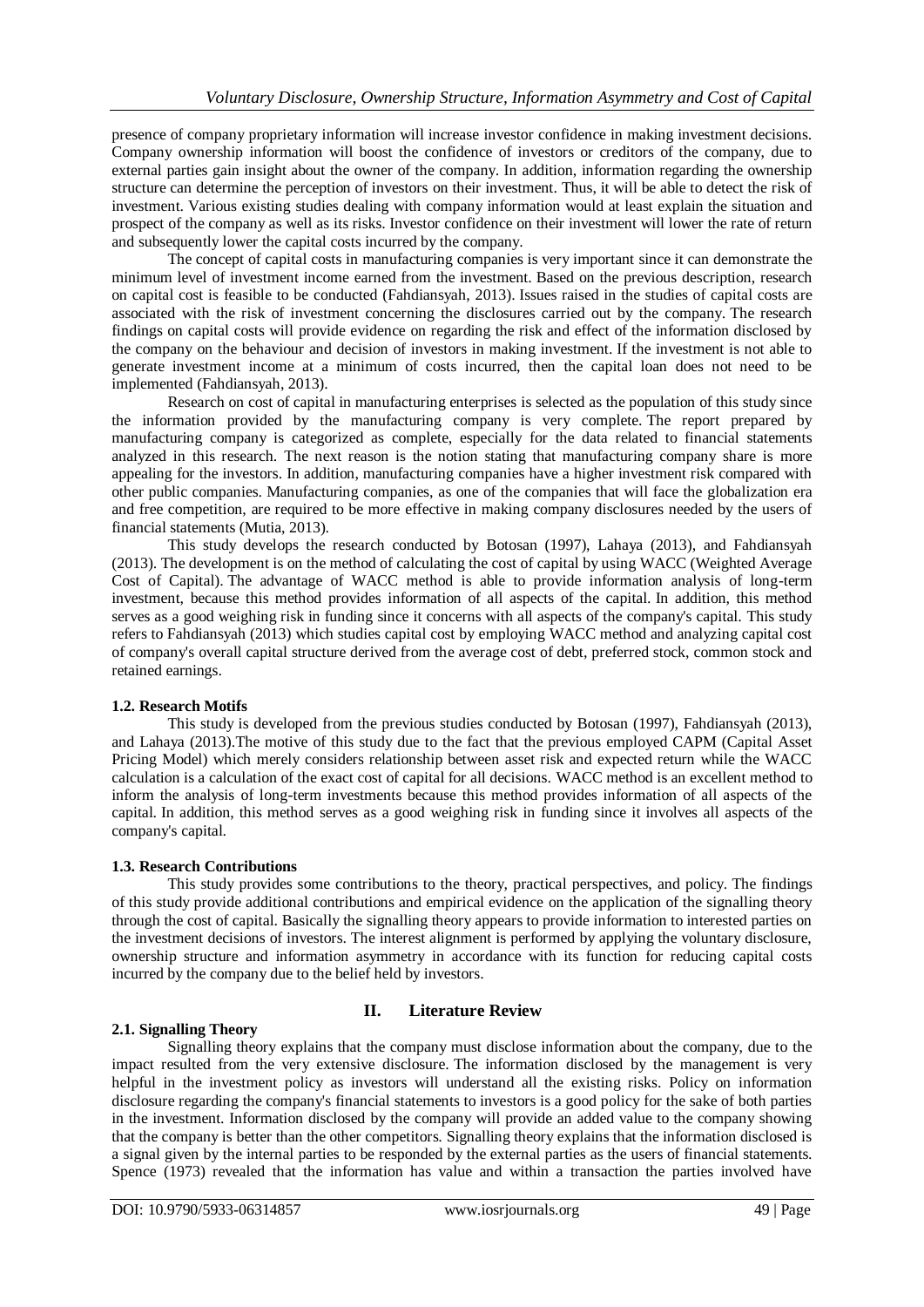different information. Furthermore, Spence (1973) asserts that the more extensive disclosures would lower the cost of capital. Disclosure performed by the company is a signal given by the management to the external parties in taking investment policy. Spence (1973) argued that if the company discloses the information required by financial statement users, thus the information provided will not cause information asymmetry.

## **2.2. Agency Theory**

Agency theory assumes that parties who have more information will tend to seek their own advantage at the expense of others, because information imbalance leads to information asymmetry. In asymmetrical condition, agent can hide important information presented in financial statement, thus the agent has responsibility to provide signal describing the company condition to the principals for avoiding information asymmetry. Jensen and Meckling (1976) argued that the agency relationship arises when management works with investors. In this case, the management will provide facilities and delegate authority and decision-making policies to investors. Agency theory discusses the relationship between management and shareholders. Shareholders provide facilities and funds to run the company, while the management has the obligation to manage what is mandated by shareholders. The agent is obliged to provide periodical report concerning the executable business to the principal. Subsequently, the financial statements submitted will be judged by the principal. Therefore, the financial statements presented are a mean of accountability of management party to its owner.

## **2.3. Cost of Capital**

Cost of capital is a reward on investor's investment in the company to run its business activities (Mardiyah, 2002). Calculating the cost of capital which uses long-term sources of funds can be carried out by employing the (1) preferred stock, (2) ordinary shares, (3) long-term debt, (4) retained earnings. Loans can be used in the long term funding, so that the process of borrowing companies need to pay the debt. Funding in the form of shares can also be used to finance business activities, so that the issuance of these shares will lead to costs in the form of stock dividends (Utami, 2006).

# **III. Framework and Hypotheses**

## **3.1. Conceptual Research Framework**

Based on the research model described in Figure 1, it leads to the hypothesis of the following research model:



## **3.2. Conceptual Research Framework**

Based on the conceptual framework described in Figure 1, it leads to the following hypothesis model as follows:

## **3.2.1. The Effect of Voluntary Disclosure on Information Asymmetry**

Diamond and Verechia (1991) stated that information asymmetry can be reduced if the company has performed more complex and extensive disclosure which will reduce information asymmetry. Similarly, Botosan (1997), concerning the effect of voluntary disclosure on information asymmetry, asserts that the more complex and extensive disclosure will decrease information asymmetry. Voluntary disclosure of accounting information and other relevant information is required by the users of the company's annual report for decision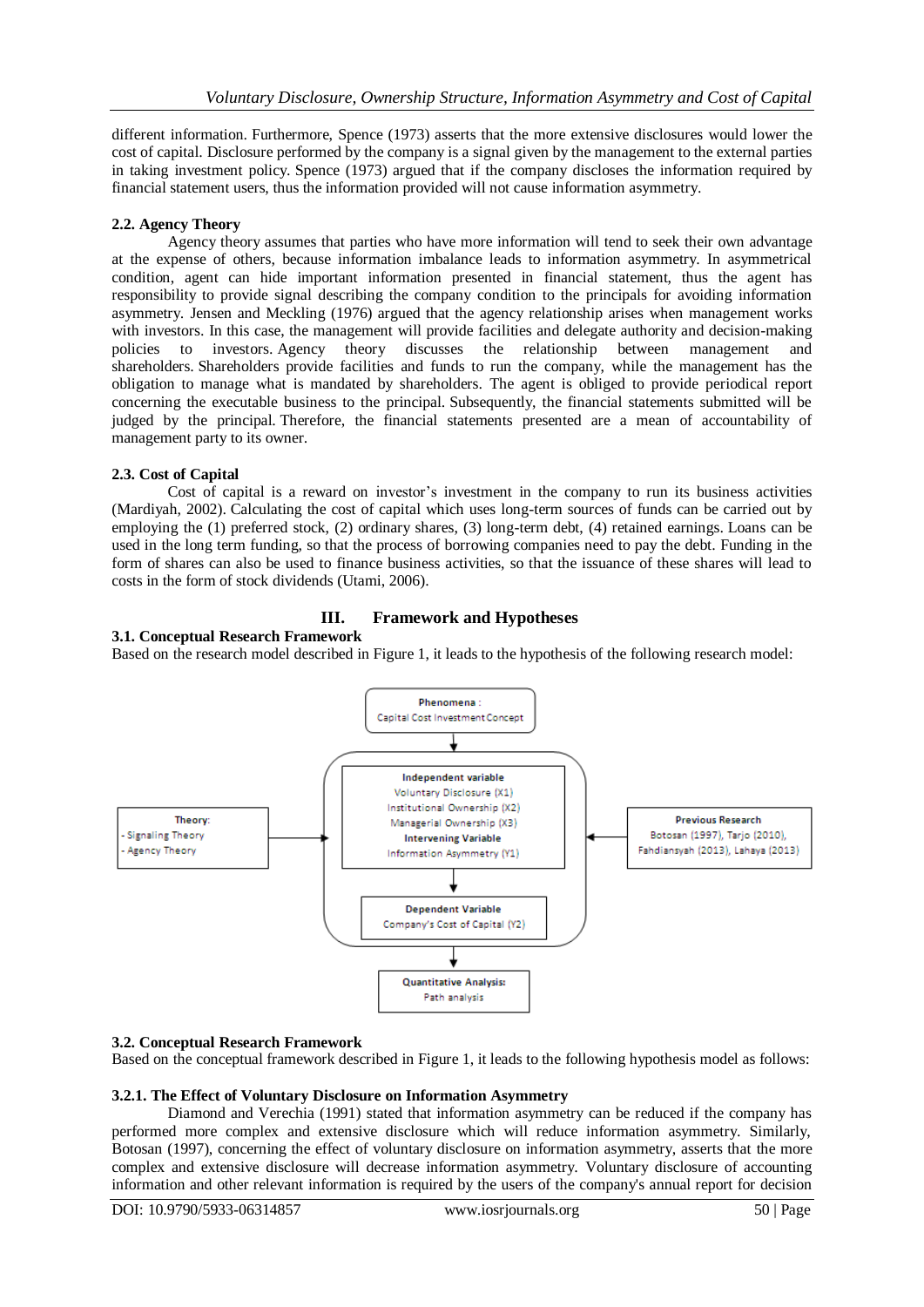making. Comprehensive, transparent, and complete disclosure will reduce information asymmetry. Complete disclosure is the major requirement to increase the interest of investors to invest in the company. Based on the above description, the first hypothesis is formulated as follows:

#### **H1: Voluntary disclosure negatively affects information asymmetry**

## **3.2.2. The Effect of Voluntary Disclosure on Cost of Capital.**

Botosan (1997) argued that disclosure performed by the management provides evidence of the negative effect of voluntary disclosure on the cost of capital. Furthermore, Botosan (1997) suggested a voluntary disclosure carried out by the company which widely employ the analysis of investment has lower effect on the cost of capital. The company should provide accurate information, so as to establish confidence and investor interest in the investment. The more disclosure required by the investors will create a high toward the company, thus with the existing trust, the level of return is also low. Confidence held by the investor will make a low return rate and as a result the capital costs incurred are also lower. Based on the explanation above, the second hypothesis is formulated:

## **H2: Voluntary Disclosure negatively affects cost of capital.**

#### **3.2.3. The Effect of Information Asymmetry on Capital Cost.**

The information fully and decently disclosed will reduce the asymmetry (Botosan, 1997). Information Asymmetry usually occurs because the imbalance of information held by internal and external parties about the company's prospects. Information asymmetry that occurs will affect stock prices. The extent of disclosure made by the management will reduce information asymmetry. Asymmetry that occurs will lower investor confidence on the investment, so that it will increase the cost of capital. Information discrepancy can be overcome with adequate, quality and transparent disclosure of both investor's and company's interests. Information discrepancy occurs due to information inequality owned by party who has the information and the other party who needs the information.

The low information discrepancy can form higher investor confidence and expect a low rate of return. In addition, the low information discrepancy will also lower a trade off in the company. Based on the above explanation, the formulated hypothesis is:

## **H3: Information asymmetry positively affects cost of capital.**

#### **3.3.4. The Effect of Institutional Ownership on Cost of Capital**

Tarjo (2010) stated that the increase in stock market performance actually reduce the disclosure by the company. Providing information dealing with the company's prospects will increase investor trust, which in turn will reduce the rate of return. Tarjo (2010) asserted that ownership owned by institutional sector will lower the return on investment. In addition, the price of a security will go down due to the minimum information disclosed, so that the institution as the owner of the securities will assign the internal party of the company to deliver information needed by the investors (Tarjo, 2010). Institution as the owner of the company will always control and supervise company's performance to create a well performing company. Furthermore, institutions have regulations in company policy that will maintain investor trust. Investor confidence towards the company will lower the rate of return. Based on the above explanation, the formulated hypothesis is:

## **H4: Institutional ownership positively affects cost of capital.**

#### **3.3.5. The Effect of Managerial Ownership on Cost of Capital.**

Company's internal party which has the top share of a company is the managerial ownership. The internal party of the company can have the company by buying shares of the company. The existence of insider ownership which is expected to reduce the tendency of managers to do excessive investment is the basis of managerial hypotheses. Grinder and Gordon (1995) stated that there is an inverted or negative comparison between capital expenditure and insider ownership. Shareholders with management will align the interests towards the stock, because managers have to bear the consequences of all activities performed (Jansen and Meckling, 1976). Managerial ownership carried out by the management will create inventor's trust; company disclosure is a signal that can be used by the investors in determining the investment policy. Managerial ownership as the minority owners certainly do not want the price of the stock market falls. Therefore, managerial ownership as a shareholder will provide accurate information about the condition of the company. Disclosure in the form of managerial ownership results in the confidence of investors, so that the expected return is also low and the impact is the decrease of capital costs incurred by the company. Based on the above description, the fifth hypothesis is formulated as follows:

## **H5: Managerial ownership negatively affects cost of capital.**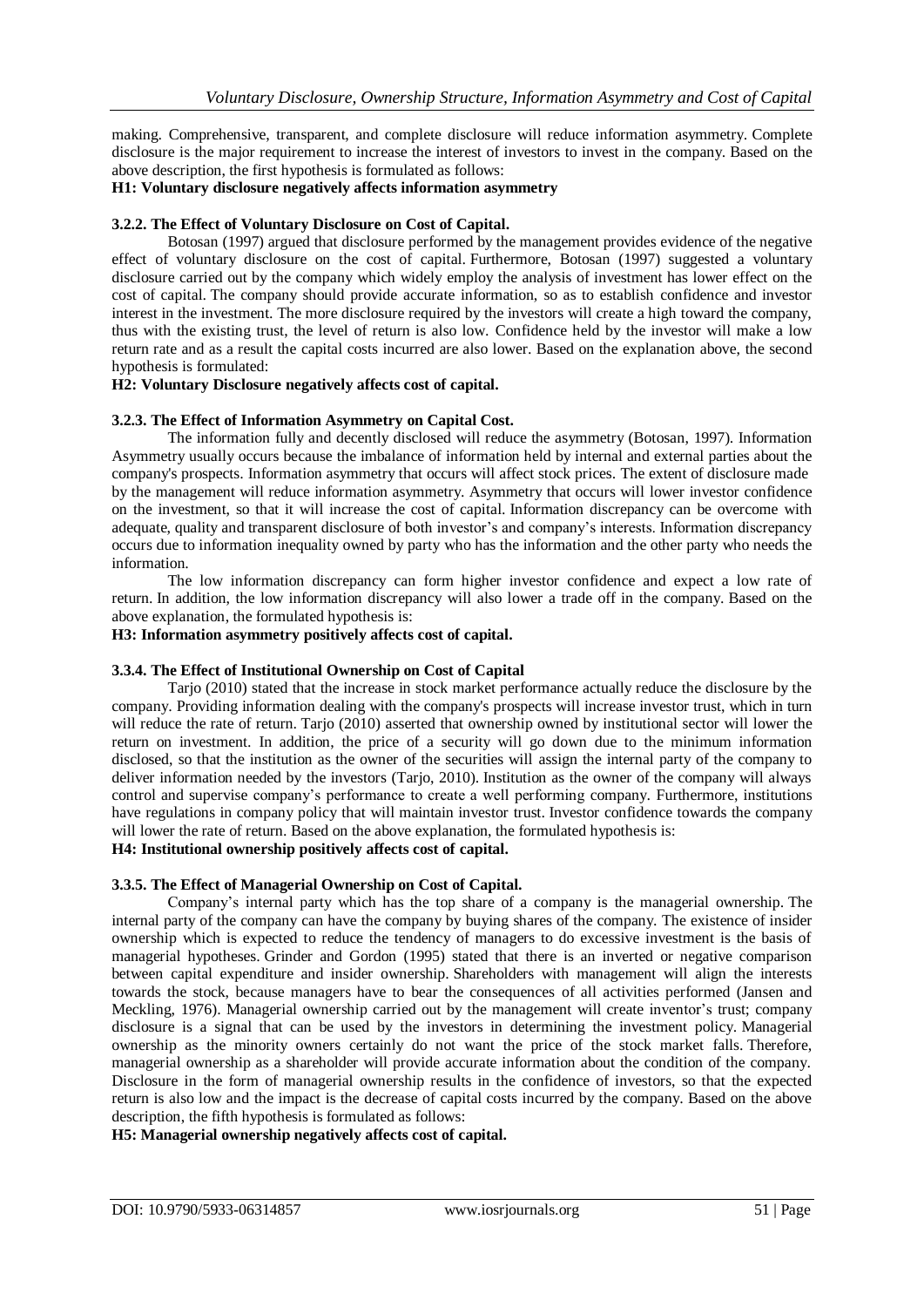#### **3.3.6. Information Asymmetry Mediating the Relationship between Voluntary Disclosure and Cost of Capital.**

Diamond and Verrecchia (1991) suggested that the information asymmetry can be reduced when company implements comprehensive disclosure policy. Similarly, Botoson (1997) revealed that the more comprehensive or complete disclosure of financial statements will reduce the information asymmetry. Easly and O'Hara (2004) suggested that the cost of equity capital of the company may be affected by affecting the precision and the amount of information available to investors. If there is investor who is not informed, it will likely to increase the rate of returns, as this may indicate that the more extensive disclosures in the annual report will minimize information asymmetry occurred and affect the low cost of capital. Extensive disclosure is widely expected to generate investor confidence, so that the expected return is also low and the impact is on the decreasing capital costs incurred by the company. Therefore, the sixth hypothesis is formulated as follows: **H6: Information asymmetry mediates the relationships between voluntary disclosure and cost of capital.** 

## **IV. Research Methods**

#### **4.1. Population, Sample and Sampling Techniques**

This study is an empirical study conducted to prove the causality effect of voluntary disclosure, information asymmetry, ownership structure of cost of capital (an empirical study on manufacturing company) in 2011-2013. This study employed purposive sampling for determining the sample. By considering the appropriateness of aspects studies and the research situation, thus this research is consistent with the expectations of the researchers and can represent the state of the actual population (Sugiyono, 2012: 122). Of the 125 manufacturing companies, there are only 31 companies which fulfil the criteria to be selected as the sample.

#### **4.2. Operational Definition of Research Variables**

## **4.2.1. Independent Variables**

#### **4.2.1.1. Voluntary Disclosure**

Voluntary disclosure is disclosures presented voluntarily by the company in addition to the mandatory disclosures. This disclosure is a form of company's openness for investor's analytical purposes. Voluntary disclosure index in this study is adapted from the previous research conducted by Hwa (2006). The adopted disclosure index is also matched with the rules issued by OJK (Otoritas Jasa Keuangan) or FSA (Financial Services Authority) and the latest Financial Accounting Standards (IFRSs), thus the voluntary disclosure which previously becomes mandatory disclosure will be eliminated. The measurement of voluntary disclosure was carried out by giving a score for each item of disclosure which was conducted dichotomously. The item being disclosed by the company obtains number one while the value of item that is not disclosed by the company gets zero.

#### **4.2.1.2. Institutional ownership.**

Institutional ownership is a shareholding company owned by such institutions as insurance company, bank, investment company, and other institutional ownership (Fahdiansyah, 2013). The calculation of institutional ownership can be carried out by using the following formula:

Institutional Ownership  $(IO) = \frac{Total number of shares owned by the institution$ Total number of shares outstanding

#### **4.2.1.3. Managerial Ownership.**

Wahidahwati (2002) defines managerial ownership as the number of percentage of ownership by the management started from the board of commissioners to directors. Maximizing company's resources is a business decision which can be taken by the manager.

Managerial Ownership  $(KM) = \frac{Total number of shares owned by the institution}{}$ Total number of shares outstanding

## **4.3. Intervening Variable**

#### **4.3.1. Information Asymmetry**

Information inequality held by the internal and external parties regarding the state of the company can be called as information asymmetry (Fahdiansyah, 2013). Agency theories underlie the occurrence of information asymmetry held by the party who has more information to the people who do not understand the information. Jensen and Meckling (1976) describes that the agent and the principal often have their own interests, so that their actions can sometimes cause the inequality of information. In addition, the management's act is sometimes not as expected by the principal.

The objective of employing relative bid-ask spread in this study is to measure information asymmetry based on the following formula (Komalasari and Baridwan, 2001; Mardiyah, 2002):

 $SPREAD_{it} = (ask_{it} - bid_{it})/{(ask_{it} + bid_{it})/2} \times 100$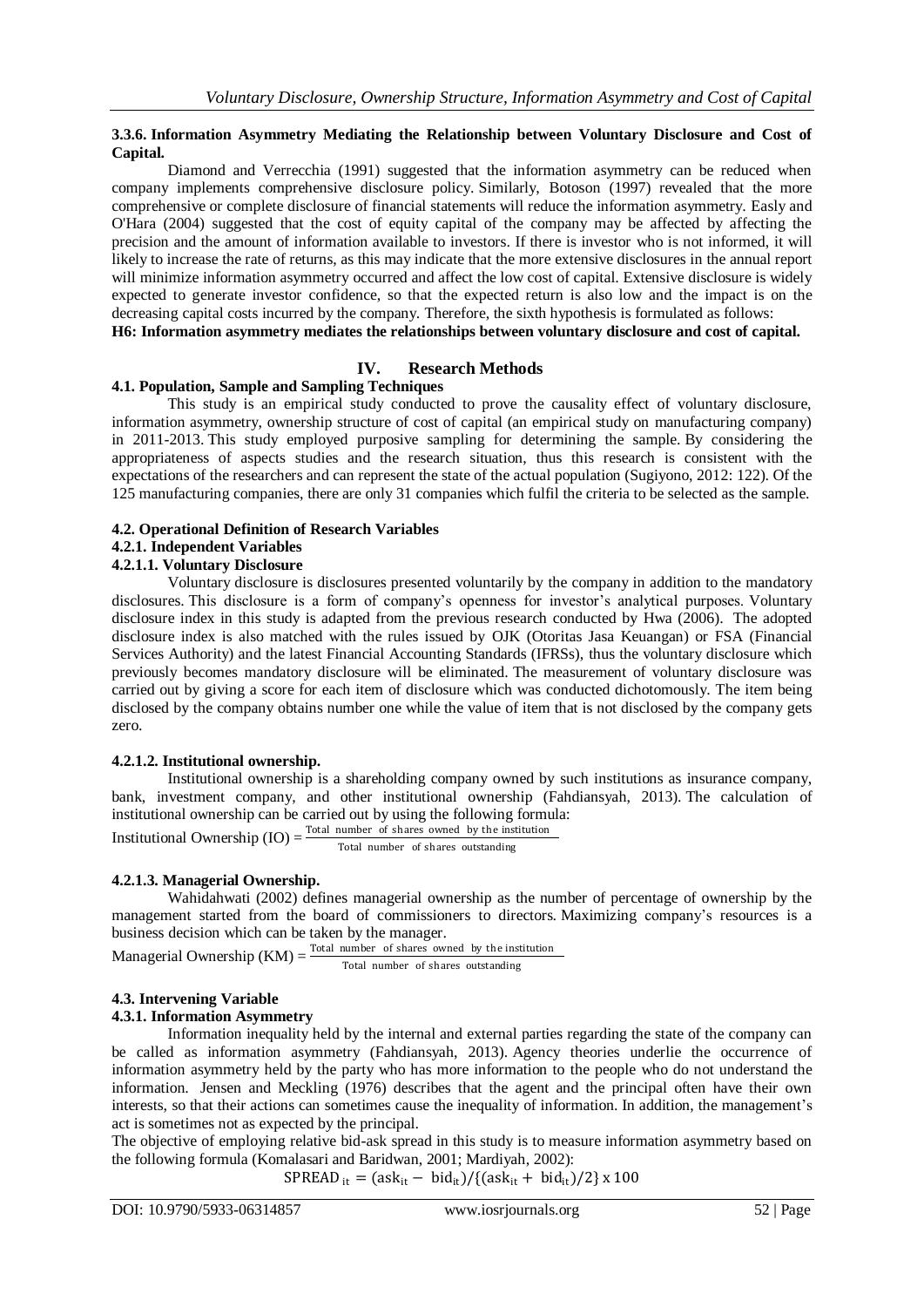Description:

 $ask_{it}$  : The highest price of the stock of company i that occurs on day t bid<sub>it</sub> : Lowest bid price of the stock of company i that occurs on day t

: Lowest bid price of the stock of company i that occurs on day t

#### **4.3. Data Analysis Techniques 4.3.1. Path Analysis Equation:**



The standardized path coefficient is used to describe the influence of the independent variable towards other variables that are treated as dependent variables, so that the equation for the path analysis can be formulated as follows:



## **4.3.2. Validity Model**

The coefficient of determination  $(R^2)$  is useful to explain how far the dependent variable can be measured and described in a model. The coefficient value of determination is between zero and one  $(0 < (R<sup>2</sup>) <$ 1).

#### **4.3.3. Model Hypothesis Testing**

Testing the hypothesis directly in this test was carried out by using the t test to compare the p-value of each independent variable with level  $\alpha \le 0.05$ . If the p-value is  $\le 0.05$ , the hypothesis is supported which means that the independent variable significantly affects the dependent variable. Conversely, if the p-value is  $\geq 0.05$ , hypothesis is not supported, which means the independent variable has no effect on the dependent variable.

Testing the hypothesis is not directly done by looking at the significant results influencing the dependent variable  $(X_1)$ , towards an intervening variable  $(Y_1)$  and significant influence of intervening variables  $(Y_1)$  on the dependent variable  $(Y_2)$ . If the independent variable  $(X_1, X_2, \text{ dan } X_3)$  and intervening variables  $(Y_1)$ significantly affect the dependent  $(Y_2)$ , it can be concluded that the mediation hypothesis is accepted.

| V. | Data Analysis |  |
|----|---------------|--|
|    |               |  |

#### **5.1. Based on the existing sample criteria, the sample list of manufacturing companies 2011-2013 is presented in the following table: Table 5.1 Determination of Total Sample Period ended December 31, 2011 through 2013**

| Information                                                                                                                                                                                                                      | <b>Total Company</b> |  |
|----------------------------------------------------------------------------------------------------------------------------------------------------------------------------------------------------------------------------------|----------------------|--|
| Manufacturing companies in the period ended on December 31, 2011 to 2013                                                                                                                                                         | 125 Companies        |  |
| Manufacturing companies that do not publish annual reports data, either through the<br>official website of the company, as well as those available on the Stock Exchange, the<br>period ended on December 31, 2011 through 2013. | (41 Companies)       |  |
| Manufacturing companies in the period ended on December 31, 2011 to 2013 which do<br>not use rupiah currency in its financial statements.                                                                                        | (20 Companies)       |  |
| Manufacturing companies in the period ended on December 31, 2011 to 2013 whose data<br>are outliers based on all research variables.                                                                                             | (33 Companies)       |  |
| The samples used in this study                                                                                                                                                                                                   | 31 Companies         |  |
| Total Observations (31 companies x 3 Years)                                                                                                                                                                                      | 93 Companies         |  |

Source: [www.idx.co.id](https://translate.google.com/translate?hl=id&prev=_t&sl=id&tl=en&u=http://www.idx.co.id) , 2011-2013.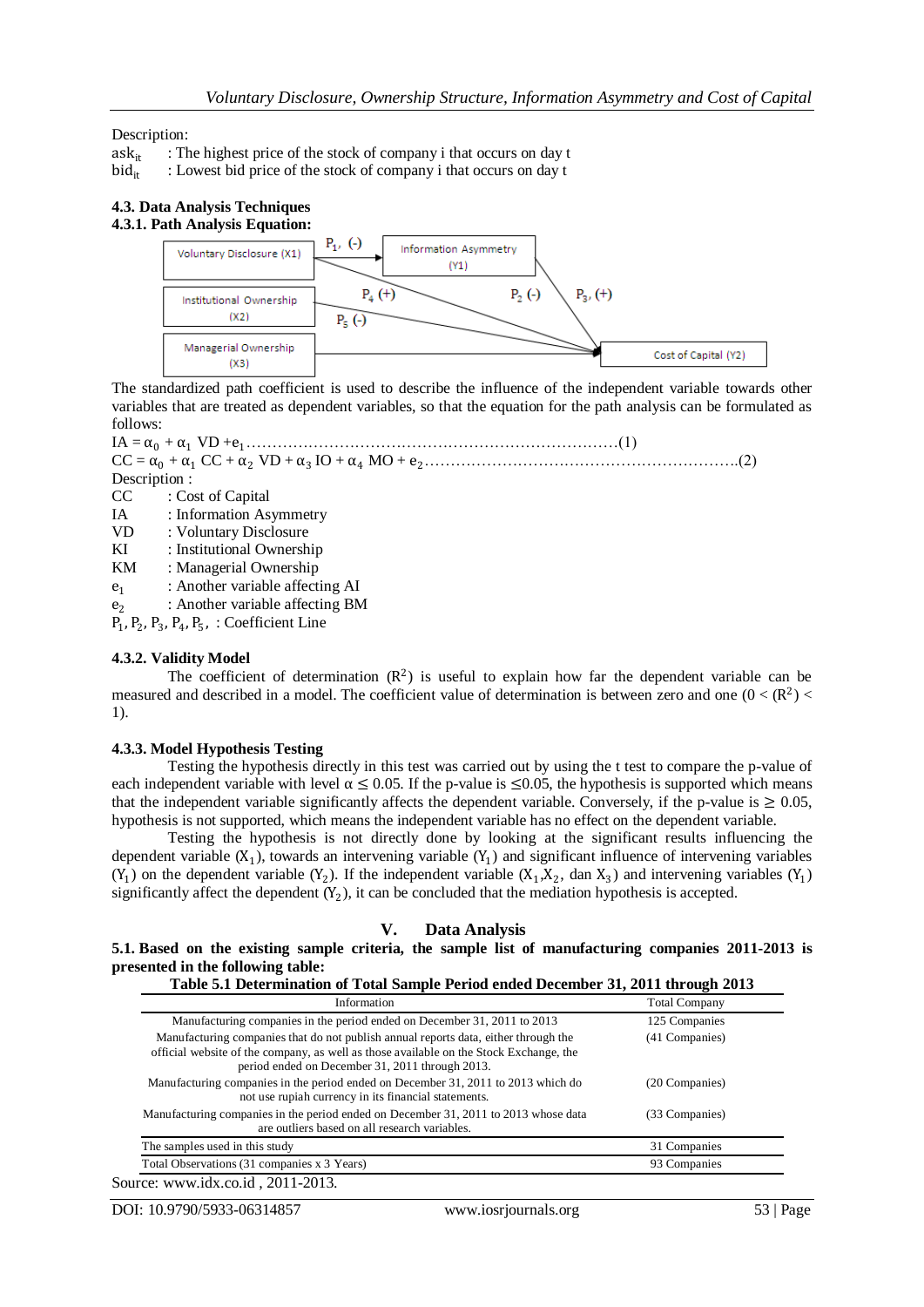## **5.2. Testing Results**

Conversion of path diagram in the measurement model is intended to determine the strength of the influence between the constructs described on the effects on the model, the of direct and indirect effects.



#### **The resulting empirical model is as follows: Model 1: IA = -0.183 PS Model 2: CC = -0.184 + 0.192 AI PS KP + 0.326 - 0.284 KPM**

The influence directly or indirectly, as presented in the following table:

## **Table 5.2 Conversion Line Diagram Publicly traded company listed on the Indonesia Stock Exchange (IDX) in 2011-2013**

| The Relationship             |   |                              | Coefficient   |           |          |
|------------------------------|---|------------------------------|---------------|-----------|----------|
|                              |   |                              | <b>Direct</b> | Indirect  | Total    |
| <b>Voluntary Disclosure</b>  |   | <b>Information Asymmetry</b> | $-0.183*$     | ٠         | $-0.183$ |
| <b>Voluntary Disclosure</b>  | a | Cost of Capital              | $-0.184*$     | $-0.035*$ | $-0.219$ |
| <b>Information Asymmetry</b> | a | Cost of Capital              | $0.192*$      | -         | 0.192    |
| Institutional Ownership      | a | Cost of Capital              | $0.326*$      | -         | 0.326    |
| Managerial Ownership         |   | Cost of Capital              | $-0.284$ *    | -         | $-0.284$ |

Source: output results eviews Description: \* (significant) =  $0.05\%$ 

Based on the above table it can be seen that

## **5.3. Discussion**

## **5.3.1. The Effect of Voluntary Disclosure on Information Asymmetry**

The coefficient of the direct influence on the voluntary disclosure of information asymmetry is - 1.183. It shows that there is a negative effect of voluntary disclosure on information asymmetry. This means that the more often performed voluntary disclosure tends to reduce the information asymmetry so that investors have yet to sense and respond to information regarding the disclosure. According Lahaya (2013), the information asymmetry can be minimized by disclosuring accounting information and other information that is deemed relevant for decision makers, thus creating the confidence of investors.

This study is in line with the research conducted by Benardi et al (2009) which states that voluntary disclosure negatively affects the information asymmetry. Management will voluntarily reveal information about the company if the benefits obtained from the disclosure performed by the company are based on obedience rather than accountability aspects towards the stakeholders. Botosan (1997) stated that the wider and the more comprehensive or completeness of the disclosure will reduce information asymmetry. Thus, the information asymmetry between companies and investors can be reduced by the extent of the information disclosed about the company.

## **5.3.2. The Effect of Voluntary Disclosure on Cost of Capital.**

The coefficient of the direct influence of voluntary disclosure to the capital cost is -0.184. The results of this study indicate that there is a negative effect of voluntary disclosure to the capital costs based on the WACC method. It means that the more often voluntary disclosure performed, it tends to reduce the cost of capital. The increasing voluntary disclosure carried out by manufacturing companies gives an impact on the reduction of capital costs using the WACC method.

The results of this study are consistent with research conducted by Lahaya (2013) which suggested that investors have not been able to respond to the information carefully. The investor has the presumption against the company that manufacturing company which has a better future prospects will come with the assumption that investors will obtain a better return on investment so that the information given gets less attention from the investors (Lahaya, 2013). In addition, Diamond and Verrechia (1991) and Mardiyah (2000) asserted that the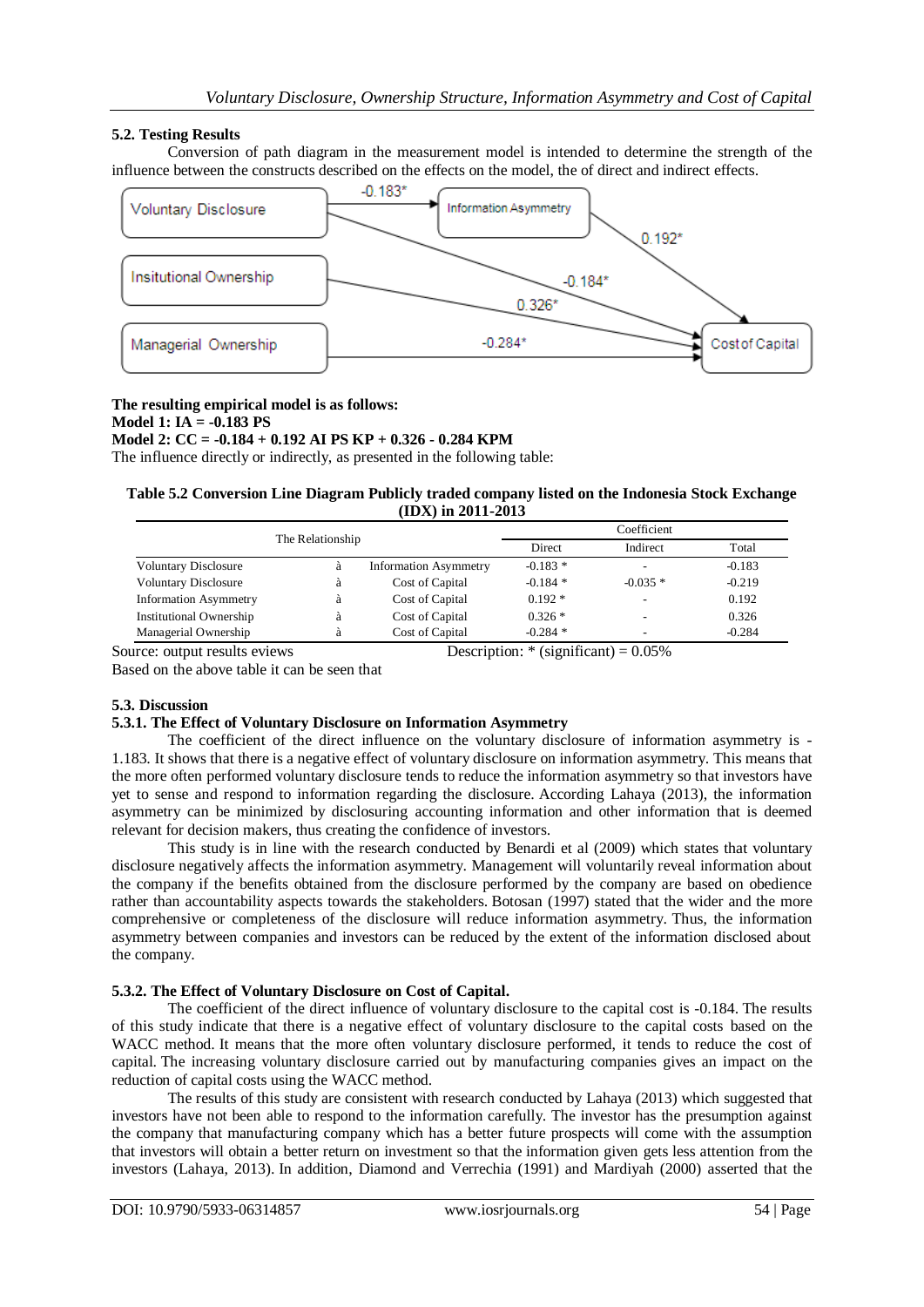voluntary disclosure of reliable manufacturing companies can lower the cost of capital using the WACC method. Based on the above information, it is suggested that information about the company must be disclosed transparently and accurately, because the extent of disclosure made will reduce the information asymmetry that occurs among external parties in the market and the cost of capital using the WACC method is also lower.

## **5.3.3. The Effect of Information Asymmetry on Capital costs.**

The coefficient of the direct influence of information asymmetry on the cost of capital is 0.192. This test result provides evidence that the positive effect of information asymmetry on the cost of capital using the WACC method. Therefore, the increasing information asymmetry tends to improve the capital costs. He et al (2013) suggested that the cost of capital is positively influenced by the information asymmetry, so that the cost of capital which uses WACC (Weighted Average Cost Of Capital) method may increase due to the information asymmetry. Information concerning the company and the company's prospects which are not generally channelled cause the information asymmetry among managers and stakeholders. The existence of information asymmetry makes investors to prefer to invest their investment in the company that they think safe and disclose the required information because investors expect a good return.

These results are consistent with research conducted by Komalasari and Baridwan (2001) which states that the cost of capital using the WACC method is influenced by information asymmetry. To reduce the information asymmetry, every company should provide better information and more disclose about the state of the company to reassure investors and the expected return is also low, so that the cost of capital using the WACC method is also lower.

## **5.3.4. The Effect of Institutional Ownership on Cost of Capital.**

The coefficient of the direct influence of institutional ownership on the cost of capital is 0.326. The results of this study show that institutional ownership affects the cost of capital using the WACC method. Thus, the stronger the institutional ownership tends to increase the cost of capital. These findings are consistent with research carried out by Tarjo (2010) which show that institutional ownership affects the cost of capital using the WACC method. Tarjo (2010) suggested that the majority of institutional investors as the owner do not want the market price of its shares fall because of information asymmetry. Therefore, institutional owners as shareholders will put pressure on the managers to provide accurate information about the condition of the company despite the high costs. These results are also consistent with the findings of Haque (2006) and Attig et al (2012) which states that institutional ownership structure can affect corporate governance which in turn will have an impact on improving the performance of a manufacturing company in the stock market and lowering the cost of capital using the WACC method issued by the company.

#### **5.3.5. The Effect of Managerial Ownership on Cost of Capital.**

The coefficient of the direct effect of managerial ownership on the capital cost is -0.284. That is, the stronger the managerial ownership then it tends to lower the cost of capital using the WACC method. The results of this study indicate that managerial ownership negatively affects the cost of capital using the WACC method. The results are consistent with the research of Mathiessen (2004) showing that the presence of managerial ownership will lead the managerial to disclose the condition of the company in accordance with the requirements of investors that will lead to lower capital costs incurred and vice versa. These results indicate that the presence of managerial ownership structure can affect corporate governance that has an impact on improving the performance of a manufacturing company in the stock market.

Grinder and Gordon (1995), Chakraborty, et al (1999) argued that the disclosure made by the managerial will make the capital costs incurred by the company to be reduced. Capital costs incurred decrease because investors feel that the required information has been fulfilled so that the investors' demand on compensation becomes lower as the information disclosed.

#### **5.3.6. Information Asymmetry Mediating the Relationship of Voluntary Disclosure and Cost of Capital.**

The coefficient of the indirect effect of voluntary disclosure on the cost of capital through information asymmetry is -0.035. The results of this study indicate that voluntary disclosure negatively affects the cost of capital through the information asymmetry. Thus, the higher frequency of voluntary disclosure will tend to reduce the information asymmetry so that the impact is the decreasing capital cost which uses WACC. In other words, In other words, the presence of information asymmetry will make the company to more often conduct voluntary disclosure which can lower the cost of capital using the WACC method.

The results are consistent with Botosan (1997), that the higher frequency of disclosure done will reduce the information asymmetry that occurs and will affect the cost of capital to be issued. These results are also consistent with the research of Lahaya (2013) that the extensive disclosure of information performed by the management can reduce the information asymmetry that occurs among the company and investors. The presence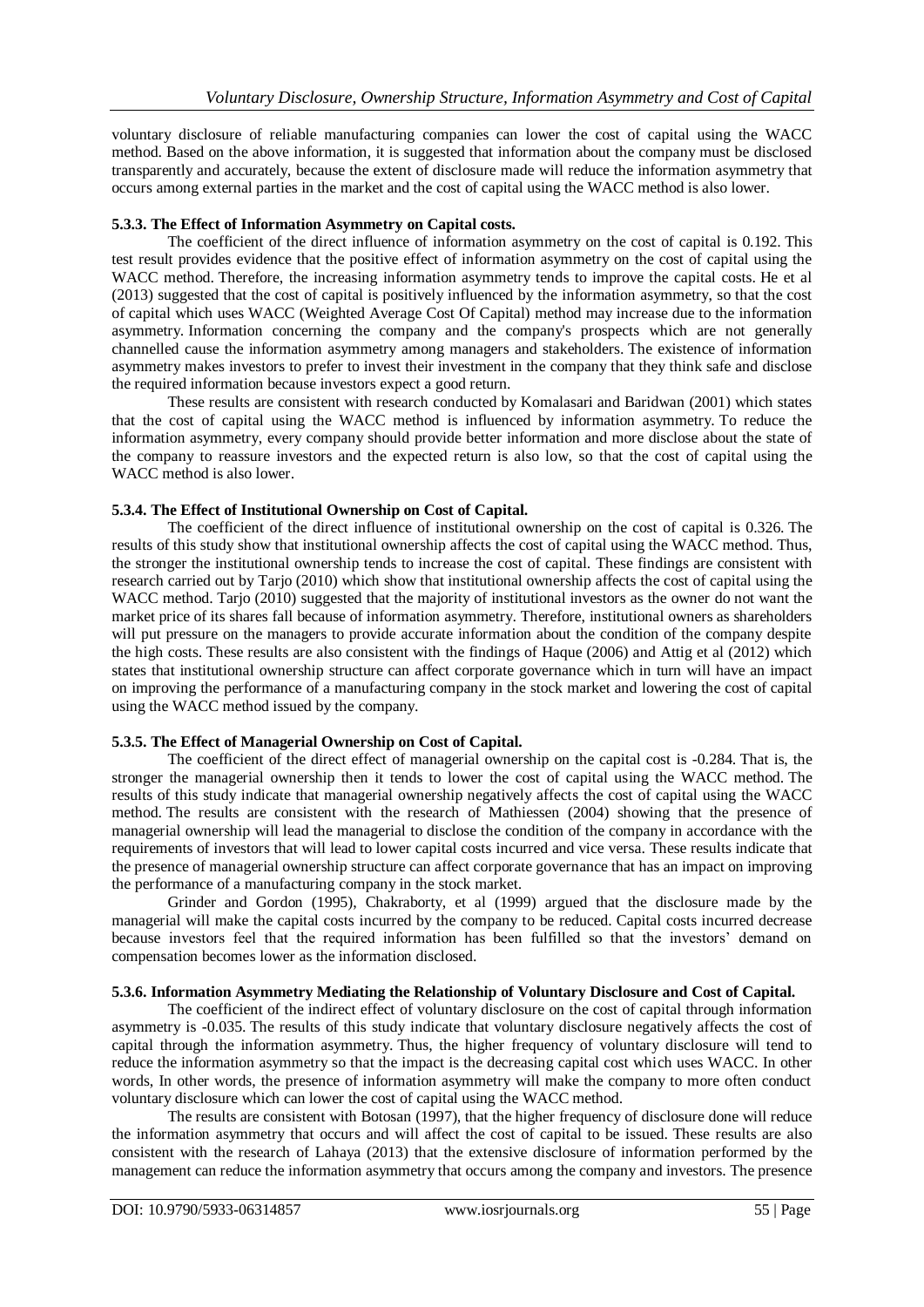of information asymmetry that occurs will cause investor's uncertainty on the quality of the investment made by the investor that will make the investors to charge a higher return. According to Lahaya (2013), the more extensive disclosures made by the company will reduce information asymmetry and ultimately will lower the cost of capital using the WACC method issued by the company. The research of Diamond and Verechia (1991) indicates that the reducing information asymmetry which is as a result of the extensive disclosure carried out by the company will decrease the compensation expected by the investors and also lower the investor confidence.

#### **VI. Conclusion**

Based on the research results on voluntary disclosure, institutional ownership, managerial ownership, information asymmetry and cost of capital, it can be concluded that the company as the party that has a lot of information regarding investment should increase the disclosure of information about the investment, so that the conducted disclosure may affect investor confidence and return on investment. Due to the extensive disclosure carried out and required by the investor will lower the costs incurred by the company and will be able to meet the capital need expected by the company. In addition, the more comprehensive, transparent, complete disclosure of financial information will reduce occurrence of information asymmetry. Information issued by the company is the signal given by the company to investors, giving rise to investor confidence. The results of the study reveals that the disclosure made by the management as the parties that possess information by providing signal will also support the signalling theory underlying this study. Furthermore, the comprehensive, transparent and complete disclosure carried out by the agent (management) is very useful for the principal (investors), thus information asymmetry can be suppressed.

#### **VII. Limitation**

There are several limitations of this study. The measurement index of voluntary disclosure for measuring the extent of company's disclosure employed in this study is subjective. In addition, the list of the determination of voluntary items used is in accordance with the existing rules. This assessment differs with of capital costs is by employing the WACC (Weight Average Cost of Capital) based on suggestions obtained from the study conducted by Fahdiansyah (2013). This calculation is different from the Capital Asset Pricing Model (CAPM) because the calculation using the CAPM has such limitations as: there is controversy between the use of yields on long-term and short-term debt; it is difficult to estimate the value of beta expected by the future investors; it is difficult to estimate the premium of market risk. WACC calculates the capital costs based on the cost of debt, retained earnings, interest expense and dividends.

## **VIII. Suggestion**

The results of this study can be used for the development of subsequent related studies which employs different place and replication and as a treasury reference for future research. The suggestions that can be delivered in this study to be developed in further research are: The extension of the study population is very possible for future studies to obtain more varied results by using heterogeneous company populations. Future studies could further consider the problem of subjectivity, by involving multiple researchers and investors in assessing the quality of voluntary disclosure presented on the company's annual report.

#### **References**

- [1]. Benardi, Meliana, K. Sutrisno dan Prihat, Assih. 2009. Factors that affect the Broad Disclosure and Its Implication to Information Asymmetry.SNA XII Palembang, 4-6 November 2009.
- [2]. Botosan, C. 1997. "Disclosure Level and the Cost of Equity Capital", The Accounting Review, vol. 72 (3), hal. 323-349.
- [3]. Brigham, Eugene. F. dan Houston, Joel, F. 2006. Fundamentals of Financial Management. Salemba Four edition 10. Jakarta.
- [4]. Chakraborty. Atrya, Mark. Kazarosian, dan Emery. A. Trahan. 1999. "uncertainty in Executive Compensation an Capital Investment : A Panel I Study. "Journal Financial Management.
- [5]. Clarkson, P., Guedes, J. And Thompson, R. 1996. "On The Diversification, Observability, and Measurement of Estimation Risk". Journal of Financial and Quantitative Analysis, vol. 31 (1), hal. 69-84.
- [6]. Coles, J. L., Loewenstein, U. & Suay, J. 1995. "On Equilibrium Pricing under Parameter Uncertaintiy". Journal of Financial and Quantitative Analysis, vol. 30 (3), hal. 347-364.
- [7]. Diamond, Douglas W., dan Verrechia, Robert E. 1991. Disclousure, Liquidity, and the Cost of Capital. The journalof Finance. Vol. 46, No.4
- [8]. Elliot, R. G. dan P.D. Jacobson. 1994. Cost and Benefit of Business Information Disclosure. Accounting Horizon. Vol 8, Des. 80- 86.
- [9]. Fahdiansyah, Restu. 2013. "Effect of voluntary disclosure, information asymmetry, beta stock, the size of the company and Institutional ownership of the cost of capital". Thesis. Univ. Brawijaya.
- [10]. Griner.E. H, dan L. A. Gordon. 1995. Internal Cash Flow, Insider ownership, and Capital Expenditure : Attest of The Pecking Order and Managerial Hyphotheses. Jurnal of Bussiness Finance of Accounting. Vol 22.
- [11]. Hail, L. 2001. The Impact of Voluntary Corporate Disclosure on The Ex ante Cost of Capital A Swiss Point of View. http://helious.unive.it/~bauhaus. (Februari 2001).
- [12]. Hwa, Sian. 2005. Size Effect of expression of Voluntary and Information Asymmetry Against Capital Cost Of Equity In Public Company in Indonesia. Journal of Accounting University Katolik Soegijapranata, Semarang.